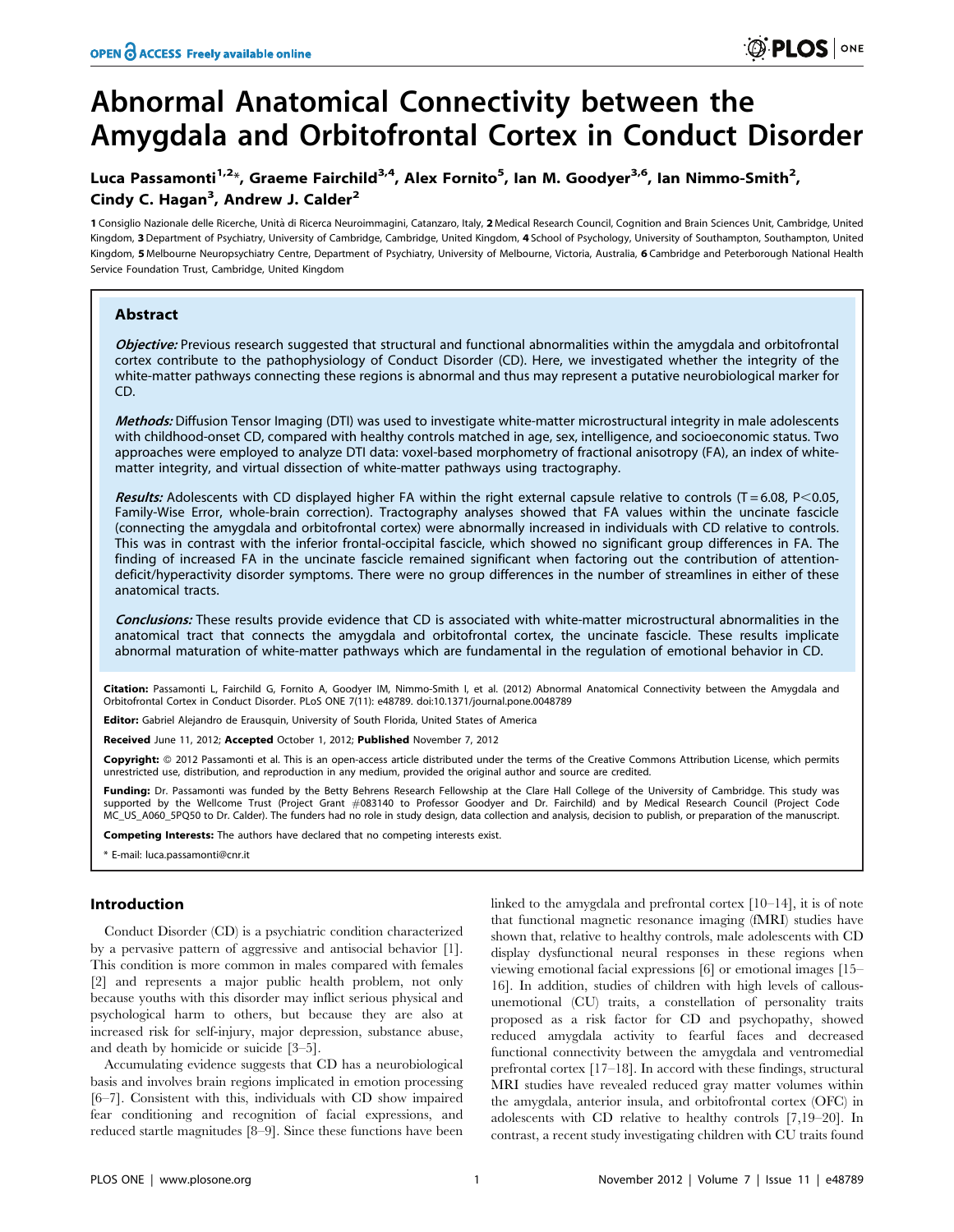increased gray matter concentration in medial OFC and anterior cingulate cortex, suggesting that distinct brain abnormalities may be present across different stages of development [21] or that CD with and without CU traits may be associated with qualitatively different brain abnormalities [22]. Converging evidence therefore supports a key role for both the amygdala and prefrontal cortex regions in the pathophysiology of CD and CU traits. In the current study, we investigate whether adolescents with CD show abnormalities in the white-matter pathways that connect these two regions.

Recent evidence suggests that the uncinate fascicle (UF), the major bundle of fibers connecting the amygdala and adjacent anterior temporal lobe regions to the OFC, shows microstructural abnormalities in adults with psychopathy [23–24] and in youths with CD [25]. Consequently, we hypothesized that white-matter abnormalities in the UF would be observed in individuals with CD. To test our prediction, we applied two different but complementary approaches to the analysis of white-matter fractional anisotropy (FA), measured using Diffusion Tensor Imaging (DTI). FA provides an indirect measure of the whitematter microstructure, quantifying changes in both myelination and axonal organization to index overall fiber integrity [26]. FA values range from 0 (perfectly isotropic or non-directional diffusion) to 1 (completely anisotropic or directional diffusion) and are derived from the combination of two measures, axial (eigenvalue  $\lambda$ 1) and radial diffusivity (eigenvalues  $\lambda$ 2 and  $\lambda$ 3) – the rates of diffusion along, versus across, fiber tracts, respectively [26].

We first used whole-brain, voxel-wise comparisons to identify, in a regionally-unbiased manner, pathways in which male adolescents with CD showed altered white-matter integrity relative to healthy controls. We followed up these whole-brain analyses by using tractography to 'dissect' the affected pathways [27] and to determine the relative contribution of specific anatomical tracts to the observed group differences in FA.

#### Materials and Methods

#### Participants

Thirteen male adolescents with CD were recruited from schools, pupil referral units and the Cambridge Youth Offending Service. Exclusion criteria included: full-scale  $IQ<85$ , as estimated using the Wechsler Abbreviated Scale of Intelligence (WASI) [28], the presence of a pervasive developmental disorder (e.g., autism) or chronic physical illness. A well-matched group of 13 male healthy controls (no lifetime history of CD/Oppositional Defiant Disorder (ODD) and no current psychiatric illness) were recruited from schools and colleges. To equate groups for IQ, controls with fullscale IQ>115 were excluded.

Participants were assessed for psychiatric disorders based on DSM-IV criteria [1]. Current and lifetime disorders assessed were CD, Oppositional Defiant Disorder (ODD), Attention-Deficit/ Hyperactivity Disorder (ADHD), Major Depressive Disorder, Generalized Anxiety Disorder, Obsessive Compulsive Disorder, Post-Traumatic Stress Disorder, and Substance Dependence using the Schedule for Affective Disorders and Schizophrenia for School-age Children-Present and Lifetime Version (K-SADS-PL) [29]. All CD subjects fulfilled criteria for childhood-onset CD, i.e., they reported that at least one symptom of CD was present prior to age 10. Self-reported callous-unemotional and overall psychopathic traits were assessed using the Callous-Unemotional dimension subscale and the total score on the Youth Psychopathic traits Inventory (YPI), respectively [30]. The Spielberger State-Trait Anxiety Inventory was used to assess anxiety [31].

A potential confound when studying neurobiological factors underlying CD is the high co-morbidity with ADHD [32], another common neurodevelopmental condition that may obscure or alter specific effects associated with CD. To limit this problem, all participants were recruited from the community rather than clinics, given the reduced prevalence of concurrent co-morbid illnesses reported in the former setting [33]. In addition, detailed information about ADHD symptoms was obtained using the K-SADS-PL and included as a covariate of no interest in additional analyses controlling for ADHD symptoms.

The study was approved by the Suffolk National Health Service Research Ethics Committee and written informed consent was obtained from all participants. We also obtained written informed consent from parents if the participant was under the age of 18.

#### Imaging Protocol

MRI scanning was performed on a 3-Tesla Siemens Tim Trio with a head coil gradient set at the Medical Research Council, Cognition and Brain Sciences Unit. DTI data were acquired using an echo planar imaging (EPI) sequence covering the whole brain  $(TE/TR = 93/6500 \text{ ms}, \text{ bandwidth} = 1396 \text{ Hz/Px}, \text{ field of view})$ (FOV) 230 mm; 48 axial slices, 2.5 mm slice thickness). Diffusion weighted images were sensitized for diffusion along 64 different directions with a b-value of 1000 s/mm<sup>2</sup>. An additional, separate T2-weighted (i.e.  $b = 0$ ) volume was also acquired.

#### Voxel-based Diffusion Tensor Imaging (VB-DTI) Analysis

Eddy-current distortions and head movements during scanning were corrected by rigid-body registration of the diffusion-weighted images onto the subject-specific T2-weighted EPI image using algorithms implemented in the FSL software package (www.fmrib. ox.ac.uk/fsl). Maps of fractional anisotropy (FA), eigenvalues  $(\lambda 1)$ or axial diffusivity,  $\lambda$ 2 and  $\lambda$ 3 or radial diffusivity) and apparent diffusion coefficient (ADC) were then generated for each voxel using the Diffusion Toolkit (http://trackvis.org/dtk/), according to the method described by Basser and Pierpaoli [34]. Next, FA images were spatially normalized onto the T2-weighted template from SPM (www.fil.ion.ucl.ac.uk/spm) and then smoothed with an 8 mm full-width at half-maximum (FWHM) isotropic Gaussian kernel.

Individual FA maps were entered into a second-level twosample t-test for a voxel-based statistical comparison of regional diffusion differences between adolescents/young adults with CD and healthy controls. To remove potential confounding influences of ADHD, the analyses were repeated including lifetime/ever ADHD symptoms as a covariate of no interest. The significance level was set at  $P<0.05$ , corrected for the white matter volume across the entire brain. Correction for the entire white-matter volume was performed by using a whole-brain white-matter mask created with Pick\_Atlas (www.fmri.wfubmc.edu/cms/software).

#### Fiber Tracking DTI

To further characterize our findings, we followed up voxel-wise comparisons with tractographic analyses using Diffusion Toolkit and Trackvis (www.trackvis.org). After reconstructing and identifying the orientations of maximum diffusion at each voxel location, DTI tractography was performed by seeding every voxel and proceeding in each identified direction of maximum diffusion according to the tracking Fiber Assignment by Continuous Tracking (FACT) procedure described by Basser [35]. Seeding every voxel in this manner helps reduce biases associated with selecting specific seed-points for fiber tracking and mitigates tracking errors caused by fibers crossing within a single voxel. The reconstructed tracts were then graphically rendered to facilitate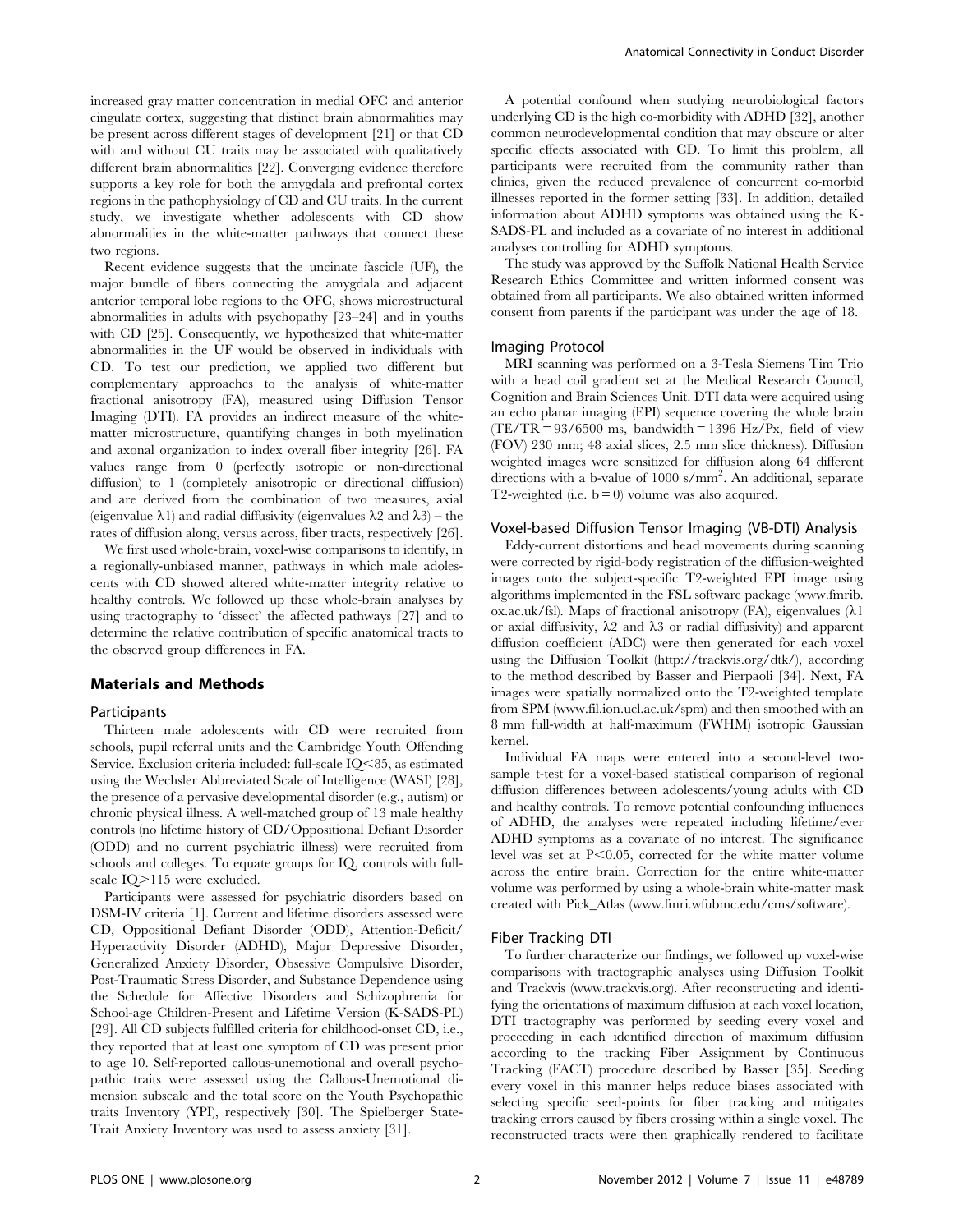subsequent regions of interest (ROI) analyses (see below). To minimise reconstruction of spurious pathways, tracts were terminated if the angle of maximum diffusion exceeded 35 degrees.

Since whole-brain DTI analyses (see voxel-based diffusion tensor imaging (VB-DTI) section below) identified increased FA values between individuals with CD and controls within the external capsule, and given prior findings in adult psychopaths [23], we focused our tractography analyses on the two major anatomical tracts that pass through this white-matter area  $-$  the uncinate fascicle (UF) and the inferior frontal-occipital fascicle (IFOF). The trajectories of each tract were reconstructed using an approach that involved 'dissecting' these fascicles with a combination of different ROIs [23]. Tracts were isolated in all subjects by one of the authors (LP) who was blind to diagnosis and in accordance with an approach previously described [23,27]. Briefly, three ROIs were created as follows: a 'temporal lobe' ROI within the anterior temporal lobe (from MNI:  $z$  from  $-14$  to  $-20$ ); an 'occipital lobe' ROI delineated around the occipital lobe on approximately 10 contiguous axial slices (from MNI:  $z$  from  $-4$ to 4), and an 'external capsule' ROI which included the white matter of the anterior floor of the external/extreme capsule. Only tracts passing through the temporal lobe and external capsule ROI (UF) or passing through the occipital lobe and the external capsule ROI (IFOF) were retained for further analyses. After isolating the UF and IFOF in each subject in this manner, we computed the mean FA, the mean eigenvalues  $(\lambda 1, \lambda 2, \lambda 3)$ , the apparent diffusion coefficient (ADC) and the average number of streamlines (SLs) per tract and analysed these values using an ANCOVA model that included the subject-specific ROI volume of each tract (i.e., the number of voxels) as covariates of no interest. A further ANCOVA included lifetime ADHD symptoms in addition to the ROI volumes to account for any contribution of ADHD.

#### Results

#### Participants

Table 1 summarizes the demographic and clinical characteristics of all participants included in the DTI analyses and reports statistics for the differences in the psychometric variables between individuals with CD and healthy controls. The groups were matched in age, sex, estimated full-scale IQ, and socioeconomic status. As expected, individuals with CD scored higher than controls on current and lifetime/ever CD symptoms, on aggressive CD symptoms, on ADHD symptoms, and on overall psychopathic and callous-unemotional traits. There were no differences in state or trait anxiety between the groups.

#### Voxel-based Diffusion Tensor Imaging (VB-DTI)

FA values reflect the degree of organization and microstructural integrity of the white-matter bundles.

Compared to healthy controls, participants with CD showed significantly higher FA values in a cluster of voxels within the right ventral external capsule (MNI coordinates of the local maxima,  $x = 34$ ,  $y = -2$ ,  $z = -10$ ,  $T = 6.08$ , P<0.05, Family-Wise Error (FWE) corrected for the whole white-matter volume) (Figure 1). No other regions were identified at this threshold. However, at a lower threshold  $(P = 0.001$ , uncorrected), the ventral external capsule on the left side also showed greater FA values in participants with CD relative to controls. The inverse comparison between groups (i.e., Controls  $>$  CD) revealed no supra-threshold voxels. Repeating the analyses with lifetime ADHD symptoms as a covariate of no interest also identified the right ventral external capsule  $(P<0.05$ , FWE corrected for the whole white-matter volume) but no other regions.

### DTI Tractography

DTI tractography was used to disentangle the relative contribution of different fascicles constituting the white-matter areas that showed increased FA in subjects with CD, relative to controls, in the whole-brain analyses. Since a cluster of voxels within the right ventral external capsule displayed significant differences in FA values between controls and individuals with CD, we sought to differentiate the contribution of the two anatomical pathways known to pass through the external capsule (i.e., the UF and IFOF). As shown in the examples from individual subjects (Figure 2), the fiber tracking procedure correctly delineated both the UF and the IFOF. The UF is a bundle of fibers that originates in the antero-medial temporal lobe (including the amygdala) and passes through the ventral section of the external capsule en route to the orbitofrontal and ventromedial prefrontal cortices. Although the IFOF also passes through the external capsule, it connects the occipital lobe with the OFC. On approaching anterior brain regions, fibers of the IFOF enter the external capsule dorsally with respect to the UF and terminate within the lateral parts of the OFC. The external capsule is a crucial white-matter area in which bundles of fibers connecting different brain regions converge; hence, it is important to distinguish whether the UF and/or the IFOF contributed to the group effect revealed by whole-brain VB-DTI analysis. To address this, the mean FA value, the total number of fibers (streamlines), the mean  $\lambda$ 1,  $\lambda$ 2,  $\lambda$ 3 eigenvalues and the ADC mean values per tract were calculated in each subject and entered into separate three-way ANCOVAs exploring the effects of tract (UF and IFOF; repeated measure), hemisphere (left and right; repeated measure) and group (CD and control participants; between- subjects factor). Figure 3, Table 2 and Tables S1, S2, S3, S4, S5, S6 report a summary of these results including the mean FA values, the average number of streamlines, the mean  $\lambda$ 1,  $\lambda$ 2,  $\lambda$ 3 eigenvalues and the mean ADC as reconstructed in the UF and IFOF of individuals with CD and controls. Subject-specific ROI volumes used to construct each tract were included as covariates of no interest in each ANCOVA to factor out any potential contribution they might make to the results. We also repeated the analyses after including lifetime ADHD symptoms as a between-subject covariate of no interest, to ensure that any between-group differences were not attributable to comorbid ADHD symptoms.

The three-way ANCOVA exploring FA values revealed a significant effect of group,  $F(1,23) = 5.89$ ,  $P<0.05$ , which was qualified by a significant group by tract interaction,  $F(1,23) = 8.67$ , P<0.01. Further ANCOVAs exploring the effects of group and hemisphere for each tract showed a highly significant effect of group for the UF,  $F(1,23) = 20.03$ ,  $P<0.0005$ , and no corresponding effect for the IFOF,  $F(1,23) = 0.16$ , P $> 0.6$ . The former group effect was driven by higher FA values in the CD group relative to healthy controls. None of these effects were qualified by a significant interaction with hemisphere  $(P \text{ values} > 0.1)$ , indicating that the effect of group for the right UF did not significantly differ from the left UF. However, significant overall effects of hemisphere were found for both the 3-way ANCOVA,  $F(1,23) = 9.94$ ,  $p < 0.005$ , and each of the two-way ANCOVAs investigating the UF,  $F(1,23) = 5.83$ ,  $P<0.05$ , and IFOF,  $F(1,23) = 5.62$ , P<0.05, suggesting that there were differences in the FA of tracts in the two hemispheres, irrespective of group status.

A corresponding three-way ANCOVA exploring FA values and including lifetime/ever ADHD symptoms as an additional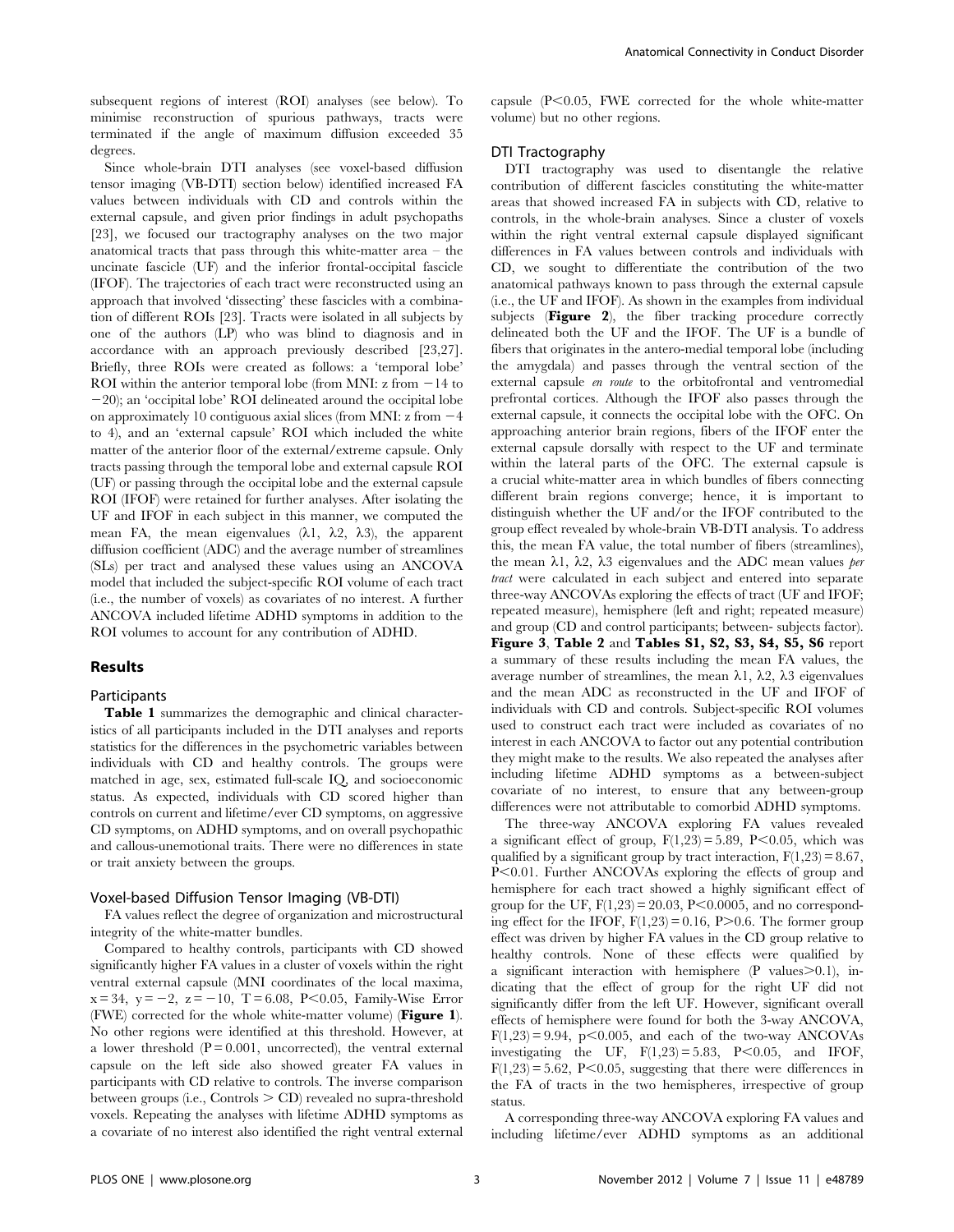**Table 1.** Characteristics of the participants included in the diffusion tensor imaging analyses.

| <b>Measure</b>                     | $CD (n = 13)$  |           | CONTROLS $(n = 13)$ |              |                      |  |  |  |
|------------------------------------|----------------|-----------|---------------------|--------------|----------------------|--|--|--|
|                                    | Mean           | <b>SD</b> | <b>Mean</b>         | <b>SD</b>    | T, P                 |  |  |  |
| Age (years)                        | 18.4           | 0.8       | 18.6                | 0.9          | $T = -0.7, P = 0.47$ |  |  |  |
| <b>Estimated full scale IQ</b>     | 95.4           | 6.1       | 98.7                | 8.5          | $T = -1.1, P = 0.27$ |  |  |  |
| Psychopathic traits (YPI total)    | 2.6            | 0.3       | 1.9                 | 0.2          | $T = 4.5, P < 0.001$ |  |  |  |
| YPI callous-unemotional subscale   | 0.7            | 0.1       | 0.6                 | 0.1          | $T = 2.7, P = 0.011$ |  |  |  |
| Lifetime/ever CD Symptoms          | 10.0           | 1.2       | 0.3                 | 0.6          | $T = 18, P < 0.001$  |  |  |  |
| <b>Current CD Symptoms</b>         | 5.4            | 2.5       | $\mathbf{0}$        | $\mathbf{0}$ | $T = 7.7, P < 0.001$ |  |  |  |
| <b>Aggressive CD Symptoms</b>      | 3.7            | 0.9       | 0.1                 | 0.3          | $T = 8.6, P < 0.001$ |  |  |  |
| <b>State Anxiety (STAI)</b>        | 29.6           | 6.5       | 29.5                | 3.9          | $T = 0.5, P = 0.95$  |  |  |  |
| <b>Trait Anxiety (STAI)</b>        | 40.0           | 9.3       | 35.4                | 5.3          | $T = 1.4, P = 0.14$  |  |  |  |
| <b>Current ADHD Symptoms</b>       | 6.3            | 4.4       | 1.2                 | 1.5          | $T = 3.8, P < 0.001$ |  |  |  |
| <b>Lifetime ADHD Symptoms</b>      | 8.3            | 3.8       | 2.0                 | 2.2          | $T = 5.8, P < 0.001$ |  |  |  |
| <b>ACORN socioeconomic status:</b> | N              | %         | N                   | $\%$         | $\chi^2$ (exact)     |  |  |  |
| Wealthy achievers (1)              | $\mathbf 0$    | 0         | 3                   | 23.1         | $P = 0.2$            |  |  |  |
| Urban prosperity (2)               | $\mathbf{1}$   | 7.7       | 3                   | 23.1         |                      |  |  |  |
| Comfortably off (3)                | 5              | 38.5      | 2                   | 15.4         |                      |  |  |  |
| Moderate means (4)                 | $\overline{2}$ | 15.3      | $\mathbf{0}$        | $\pmb{0}$    |                      |  |  |  |
| Hard-pressed (5)                   | 5              | 38.5      | 5                   | 38.4         |                      |  |  |  |

Key: SD, Standard Deviation; IQ, intelligence quotient; YPI, Youth Psychopathic traits Inventory; CD, Conduct Disorder; STAI, Spielberger State-Trait Anxiety Inventory; ADHD, Attention-Deficit/Hyperactivity Disorder.

doi:10.1371/journal.pone.0048789.t001



Figure 1. Voxel based whole-brain Diffusion Tensor Imaging analysis. The right external capsule was the only white matter area that emerged as significant when comparing FA maps from individuals with CD relative to age- and IQ-matched healthy controls (two-sample t test,  $P<$  0.05, corrected for the entire volume of the white-matter in the whole brain). The CD group showed increased FA values in this region relative to the healthy control group. MNI: Montreal Neurological Institute (x, y, z) coordinates. The color bar ranging from red (bottom) to yellow (top) represents T statistics.

doi:10.1371/journal.pone.0048789.g001

covariate showed a similar pattern of results. Note that ADHD symptoms are a between-subject, individual differences measure and therefore do not modulate the within-subject, repeated measures effects or interactions involving within-subjects variables in the ANCOVAs (see Table S2). Hence, the group by tract interaction remained unchanged,  $F(1,23) = 8.67$ ,  $P<0.01$ , while the effect of group for the UF remained significant,  $F(1,22) = 5.11$ ,  $P = 0.03$ , although it was of borderline significance ( $P = 0.06$ ) when correcting for multiple comparisons using the Bonferroni procedure. Consistent with the previous analysis, the main effect of group for the IFOF was not significant,  $F<1$ . As would be expected, the effects of hemisphere for the three-way ANCOVA, and analyses of the UF and IFOF remained as reported above.

A second analysis investigated differences in the streamlines using a three-way ANCOVA examining the effects listed above and including subject-specific ROI volumes for each tract as covariates. This showed no significant effects of group, hemisphere, or tract, or interactions among these factors (P values > 0.1). Similarly, the ANCOVA including both ROI volumes and lifetime/ever ADHD symptoms as covariates also found no significant effects or interactions with the same factors  $(Ps > 0.1)$ . Thus, consistent with a recent study of adult psychopaths [23], group differences or interactions with group were restricted to FA values and were not found for the number of streamlines. When analysing which of the axial  $(\lambda 1)$  eigenvalues) or radial diffusivity  $(\lambda_2, \lambda_3)$  eigenvalues) measures was contributing to the main effect of the group for the FA in the UF, we found borderline significant effects for both variables (P = 0.07 for  $\lambda$ 1 and P = 0.09 for  $\lambda$ 3) (Tables S1, S2, S3, S4, S5, S6).

These findings suggest that a combination of increases in axial, and reductions in radial, diffusivity may be contributing to the increased FA detected in the UF of individuals with CD, relative to healthy controls. For a complete report of  $\lambda$ 1,  $\lambda$ 2,  $\lambda$ 3 eigenvalues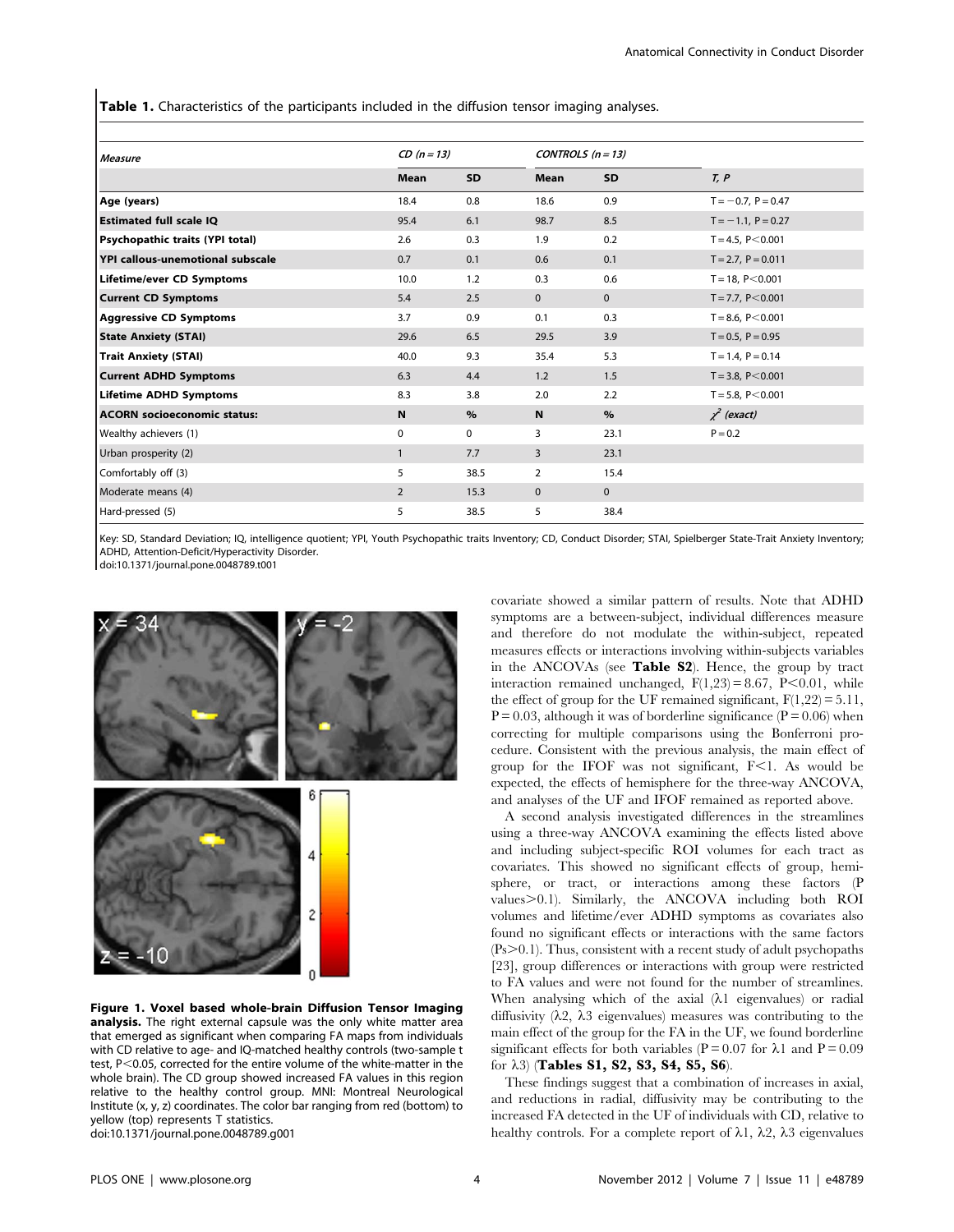

Figure 2. Examples of reconstructions of the right Uncinate Fascicle (left panel) or the left Inferior Frontal-Occipital Fascicle (right panel) pathways in two individual subjects. doi:10.1371/journal.pone.0048789.g002

and ADC measures and for the full ANCOVA analyses of the FA,  $\lambda$ 1,  $\lambda$ 2,  $\lambda$ 3 eigenvalues and ADC see Tables S1, S2, S3, S4, S5, S6.

# Discussion

Our study demonstrates that male adolescents with CD, relative to healthy controls, showed increased FA values within the uncinate fascicle (UF), a major bundle of fibers connecting the amygdala and the anterior temporal lobe with the OFC. Of note, a similar result was recently obtained in a different sample of CD youths by an independent research group that employed similar DTI acquisition parameters and tractography analysis methods [25].

However, the present study differs from that performed by Sarkar and colleagues [25], in that we also explored FA differences between groups using whole-brain analyses. This method showed that voxel-wise effects were restricted to a cluster within the external capsule, an area comprising fibers from both the UF and IFOF. Follow-up tractographic analyses demonstrated that white-



Figure 3. Plots of the fractional anisotropy (FA) values within the bilateral Uncinate Fascicle and the Inferior-Frontal-Occipital Fascicle in individuals with Conduct Disorder (CD) and healthy controls as obtained from tractography analyses. Error bars represent the standard error of the mean.

doi:10.1371/journal.pone.0048789.g003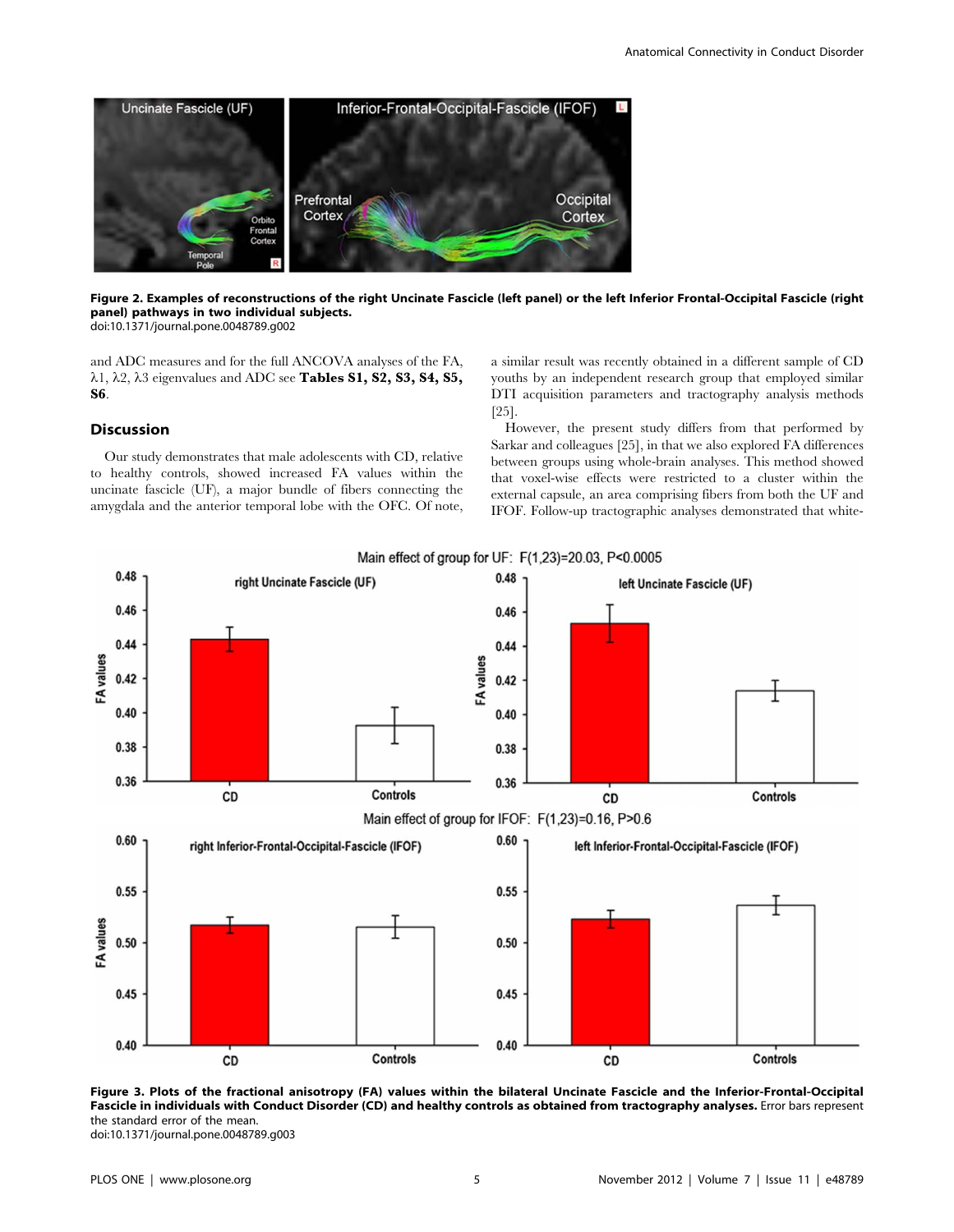matter abnormalities were specific to the UF and did not extend to the IFOF. Additional analyses showed that similar results were observed after factoring out individual differences in ADHD symptoms. Our use of complementary methods of analysing DTI data provides cross-validation of the principal finding that FA values are elevated in the UF of adolescents with CD. In contrast to Sarkar et al. [25], our study also focused specifically on the childhood-onset subtype of CD and was restricted to males only, as it is well-established that there are sex differences in white-matter microstructural integrity and trajectories of white-matter development [36].

It should be noted that another recent study using tract-based spatial statistics (TBSS) analyses to investigate for FA differences across the whole-brain found no FA differences when comparing youths with CD or oppositional defiant disorder and psychopathic traits relative to healthy controls [37]. It is likely that the inconsistencies across studies are due to the use of different methodological approaches, as well as differences in the demographic and clinical features of the respective samples (e.g., the participants' mean age was  $\sim$  15 years in the study by Finger et al., whereas it was  $\sim$  18 years in the present study).

As discussed in the Introduction, previous studies have shown reduced gray matter volume in the amygdala and prefrontal cortex of male adolescents with CD [19–20,38]. Our current results show that the anatomical connections between these structures are also abnormal in individuals with CD. Whether this abnormal UF structure is the cause or consequence of the atypical amygdala and prefrontal cortex structure or function remains to be determined. It would also be of interest to characterize the neurocognitive correlates of these alterations in white-matter microstructural integrity.

The precise functions of the UF remain unclear but may involve mediating emotion regulation and social cognitive processes [39]. It is well-established that there is a consistent rise in FA values in white-matter fiber tracts over the first two decades of life [40–45]. The longest period of maturation and plasticity is for the uncinate fascicle, which shows increasing FA values throughout the second decade followed by decreasing FA values from around the middle of the third decade [42,46]. The UF is particularly vulnerable during infancy and early childhood, with premature birth and early social deprivation both associated with lower FA in whitematter pathways many years later [47–48]. The current findings of increased FA in CD are therefore unlikely to reflect a pathological insult to the brain in early life. Rather, we suggest that our finding of increased FA in the uncinate fascicle in adolescents with CD is more consistent with the notion of dysfunctional maturation. Specifically, given evidence that white-matter microstructure increases during development, greater FA in the UF of CD individuals (16 to 20 years of age) relative to matched controls may reflect accelerated abnormal maturation of this white-matter pathway. We speculate that this abnormality in adolescents with CD is neurodevelopmental and partly genetic in origin. It may also contribute to core deficits in emotion regulation processes [6]. For example, given the pivotal role of the amygdala and the OFC in emotional behavior [49–51], abnormalities in the anatomical pathway linking these regions are likely to result in functional disturbances, including difficulties in regulating emotions during social interactions involving conflict [52].

We note that the opposite pattern of findings has been observed in male adults with antisocial personality disorder or psychopathy [23–24,53], who are reported to show reduced FA values specifically in the UF. Individuals with CD, including those in the current study, tend to score higher on measures of psychopathic traits than controls, and a significant number will go on to satisfy the criteria for antisocial personality disorder or psychopathy in adulthood. We cannot discount that differences between the findings of our study and those of the studies performed using adults may be a function of a number of experimental factors including sample differences, imaging methods, and data analytic procedures. However, accelerated abnormal maturation could also explain the reduced FA values in the same white-matter tract found in adult psychopaths aged approximately 35 years of age [23–24]. In the typical brain, whitematter microstructural integrity decreases after age 30 (i.e., the FA values of the UF with increasing age follow an inverted U function in healthy individuals). However, this decrease could start earlier following a period of accelerated maturation. In the absence of longitudinal data tracking the development of the UF in individuals with antisocial behavior from childhood to 30 and/ or 40 years of age, this explanation is speculative, but could form a testable hypothesis of future longitudinal studies.

As discussed above, FA is an indirect measure of the microstructural integrity of white-matter tracts. Increased FA could result from several different factors including more 'orderly' oriented axonal membranes, more compact myelin sheaths parallel to the main fiber direction, or less marked branching or crossing of fibers which would produce a decrease of connections diverging from the main pathway direction [54–57]. The analyses of the eigenvalues that specifically reflect axial and radial diffusivity showed that a combination of both measures may

Table 2. Mean fractional anisotropy (FA) values and number of streamlines reconstructed in the uncinate fascicle and inferior frontal occipital fascicle of individuals with CD and healthy controls.

| CONDUCT DISORDER (CD)                     | FA mean value        | SD.  | <b>Mean number of streamlines</b> | SD.       |
|-------------------------------------------|----------------------|------|-----------------------------------|-----------|
| <b>Right Uncinate Fascicle</b>            | 0.44                 | 0.03 | 68.5                              | 38.6      |
| Left Uncinate Fascicle                    | 0.45                 | 0.04 | 77.6                              | 37.5      |
| Right Inferior Frontal Occipital Fascicle | 0.52                 | 0.03 | 86.4                              | 48.0      |
| Left Inferior Frontal Occipital Fascicle  | 0.52                 | 0.03 | 105.3                             | 67        |
| <b>CONTROLS</b>                           | <b>FA mean value</b> | SD.  | <b>Mean number of streamlines</b> | <b>SD</b> |
| Right Uncinate Fascicle                   | 0.39                 | 0.04 | 81.7                              | 43.6      |
| Left Uncinate Fascicle                    | 0.41                 | 0.02 | 48.0                              | 35.4      |
| Right Inferior Frontal Occipital Fascicle | 0.52                 | 0.04 | 138.9                             | 87.0      |
| Left Inferior Frontal Occipital Fascicle  | 0.54                 | 0.03 | 139.9                             | 115.1     |

doi:10.1371/journal.pone.0048789.t002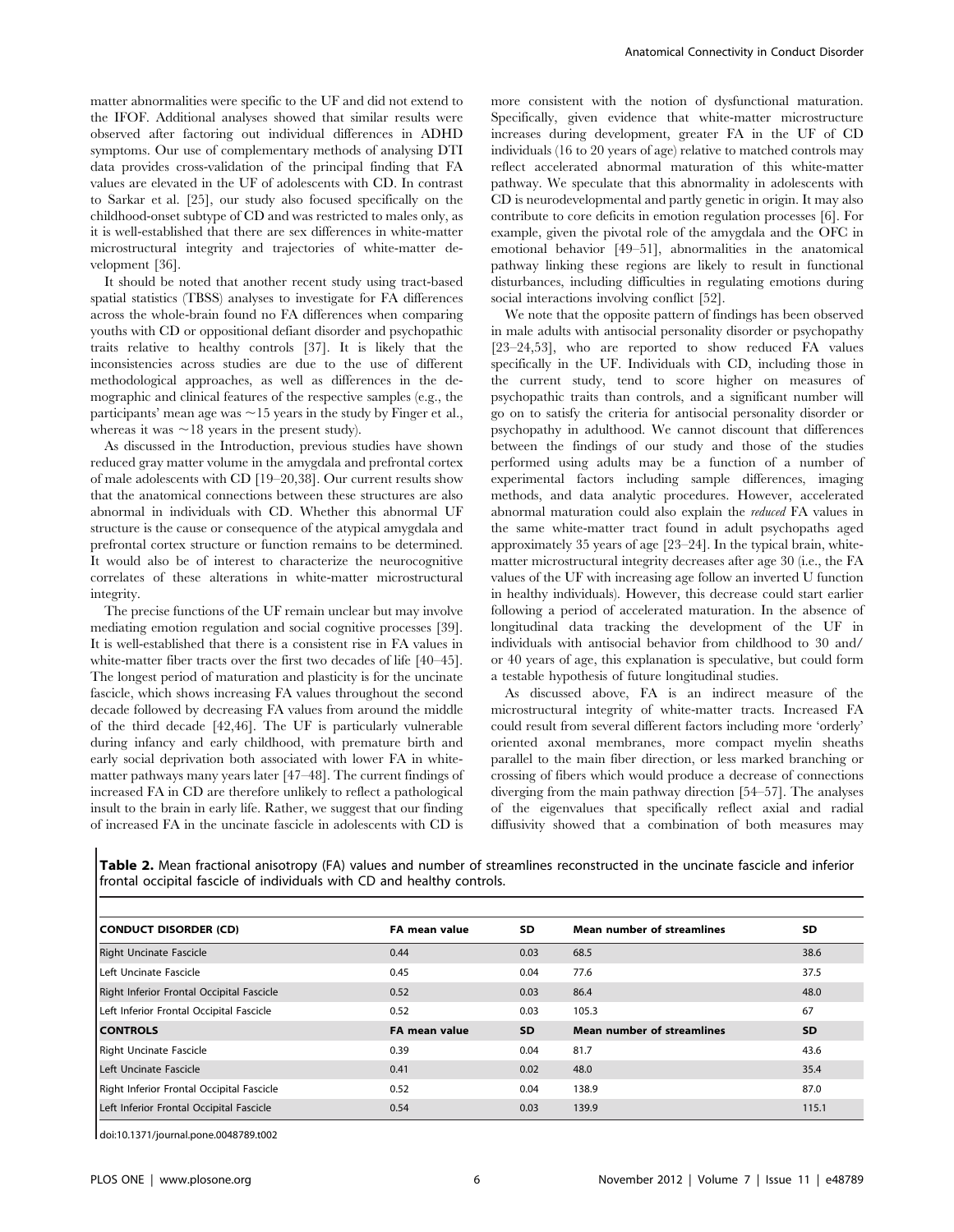contribute to the increased FA found in individuals with CD relative to controls.

Although our current results document a selective abnormality of the UF in adolescents with CD, additional studies in larger samples are required to confirm these results and investigate whether additional white-matter tracts contribute to the pathophysiology of CD. While our sample size was relatively modest for a DTI study, we note that it is comparable to other studies in this area (n = 9 in each group in Craig et al. [23],  $n = 13$  in each group in Motzkin et al.  $[24]$ , and  $n = 15$  in each group in Sundram et al. [53]). We also acknowledge that the cross-sectional nature of the present study limits the inferences that can be drawn about the neurodevelopmental origins of the FA abnormalities in the UF. Similarly, we cannot infer a causal relationship between whitematter abnormalities and antisocial behavior. As discussed above, a longitudinal study would be particularly beneficial in understanding the normal and abnormal developmental trajectories of white-matter maturation in healthy individuals and in those with CD, and in relating these trajectories to differences in antisocial or aggressive behavior.

In other psychiatric conditions, white matter abnormalities are increasingly reported across the lifespan. For example, schizophrenia is associated with abnormally low FA in widespread circuitry indicative of general connectivity disruptions [58]. Lower FA has also been reported in individuals with unipolar depression and their first degree relatives [59–60]. In contrast, recent findings in bipolar disorder indicate increased FA in euthymic individuals [61] with a further study showing concurrent increased and reduced FA in different tracts within the same patients suggesting that asymmetry in white matter microstructure may be of importance in the liability for affective disorders [62]. There is also evidence that FA levels are tightly correlated between parents and offspring, suggesting genetic effects on the emergence of abnormal white matter fibers and tract abnormalities in some psychiatric disorders [63]. Of relevance to the present study, ADHD has been associated with elevated FA bilaterally in temporal white-matter structures, but reduced FA in orbitomedial prefrontal white-matter and in the right anterior cingulate bundle [58,64], also suggesting a potential asymmetry in white-matter structures for this condition. Importantly, however, our primary group effects survived factoring out individual differences in ADHD, suggesting that this factor alone cannot account for the increased FA in the UF of adolescents with CD.

In conclusion, this study provides initial evidence that male adolescents and young adults with CD show increased FA within the uncinate fascicle which connects the amygdala and the orbitofrontal cortex. This finding was obtained using two different, but complementary, methods of analyzing DTI data, and remained significant when controlling for comorbid ADHD symptoms. The uncinate fascicle is implicated in emotion regulation processes, thus abnormal maturation of this whitematter tract in CD may have functional and behavioral consequences. Our results highlight the need for further research exploring maturational schedules across different brain regions and white-matter areas in individuals with CD from childhood into adolescence and adulthood. Childhood and adolescence are critical periods for brain development, hence a detailed understanding of cortical cytoarchitectonic changes and white-matter

# References

1. American Psychiatric Association (1994) Diagnostic and statistical manual of mental disorders (4th ed.). Washington, DC.

Anatomical Connectivity in Conduct Disorder

rearrangements that occur during this time could shed new light on the neurobiological mechanisms that render some individuals especially vulnerable to developing severe antisocial behavior.

# Supporting Information

Table S1 Mean apparent diffusion coefficient (ADC) and  $\lambda$ 1 (axial diffusivity),  $\lambda$ 2,  $\lambda$ 3 (radial diffusivity) eigenvalues in the uncinate fascicle (UF) and inferior frontal-occipital fascicle (IFOF) of male adolescents with Conduct Disorder (CD) and healthy controls.



Table S2 Analyses of Covariance (ANCOVA) results for fractional anisotropy (FA) when including subject-specific region of interest volume (number of voxels, VOX) of each tract and lifetime/ever attention/deficit hyperactivity disorder (ADHD) symptoms as covariates of no interest.

(DOC)

Table S3 Analyses of Covariance (ANCOVA) results for eigenvalue  $\lambda 1$  when including subject-specific region of interest volume (number of voxels, VOX) of each tract and lifetime/ever attention/deficit hyperactivity disorder (ADHD) symptoms as covariates of no interest.

Table S4 Analyses of Covariance (ANCOVA) results for eigenvalue  $\lambda$ 2 when including subject-specific region of interest volume (number of voxels, VOX) of each tract and lifetime/ever attention/deficit hyperactivity disorder (ADHD) symptoms as covariates of no interest. (DOC)

Table S5 Analyses of Covariance (ANCOVA) results for eigenvalue  $\lambda$ 3 when including subject-specific region of interest volume (number of voxels, VOX) of each tract and lifetime/ever attention/deficit hyperactivity disorder (ADHD) symptoms as covariates of no interest.

(DOC)

Table S6 Analyses of Covariance (ANCOVA) results for apparent diffusion coefficient (ADC) when including subjectspecific region of interest volume (number of voxels, VOX) of each tract and lifetime/ever attention/deficit hyperactivity disorder (ADHD) symptoms as covariates of no interest. (DOC)

# Acknowledgments

We would like to thank our volunteers for participating in this study and to the radiographers at the MRC Cognition and Brain Sciences Unit for their invaluable help with data acquisition. We also thank the Cambridge Youth Offending Service, and the schools and pupil referral units for their assistance with participant recruitment.

# Author Contributions

Conceived and designed the experiments: LP GF AC IG. Performed the experiments: LP GF CH. Analyzed the data: LP AF. Contributed reagents/materials/analysis tools: AF INS. Wrote the paper: LP GF CH AC IG.

- 
- 2. Moffitt T, Caspi A, Rutter M, Silva P (2001) Sex differences in antisocial behaviour: Cambridge University Press.

<sup>(</sup>DOC)

<sup>3.</sup> Colman I, Murray J, Abbott RA, Maughan B, Kuh D, et al. (2009) Outcomes of conduct problems in adolescence: 40 year follow-up of national cohort. Bmj 338: a2981.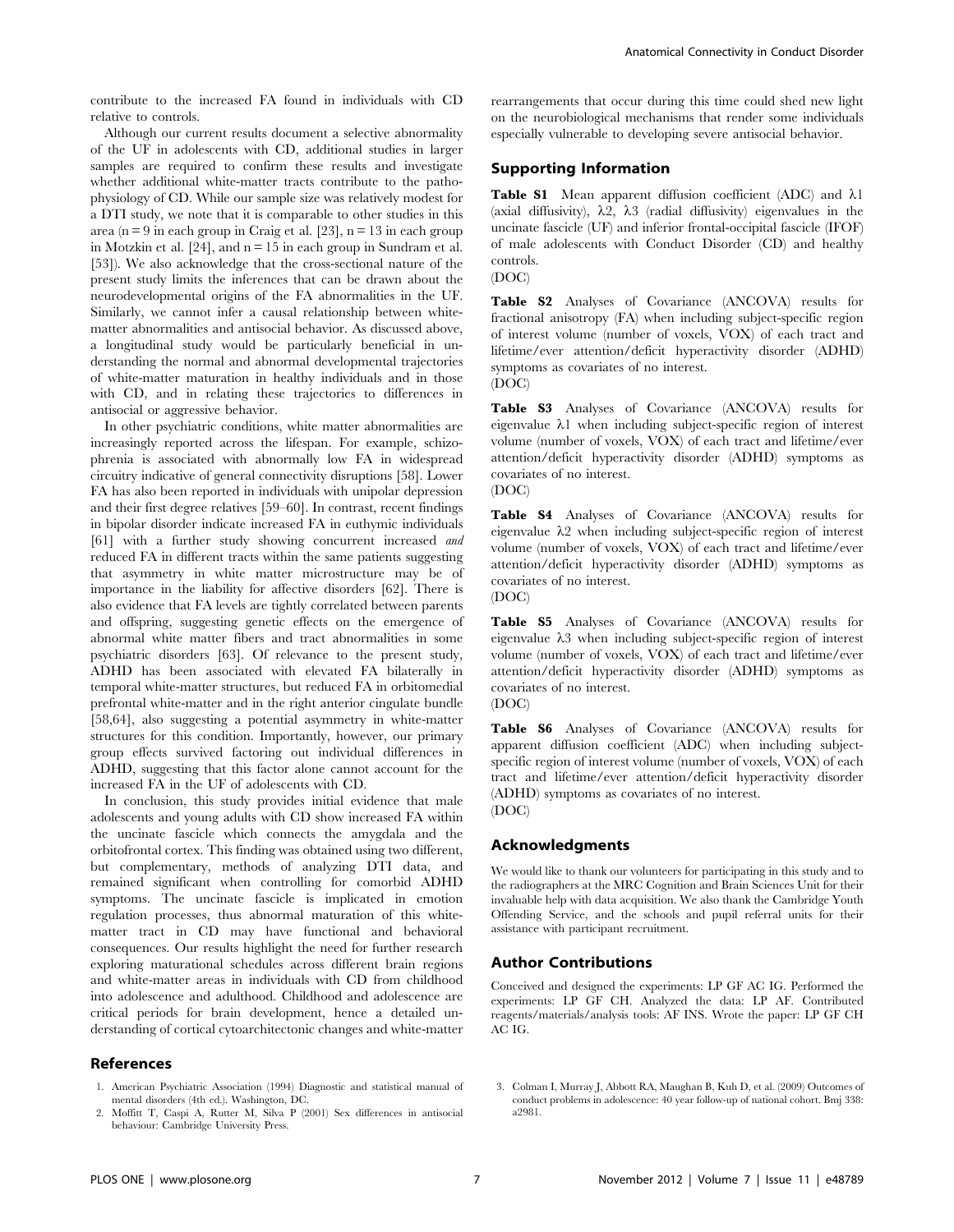- 4. Moffitt TE, Caspi A, Harrington H, Milne BJ (2002) Males on the life-coursepersistent and adolescence-limited antisocial pathways: follow-up at age 26 years. Dev Psychopathol 14: 179–207.
- 5. Odgers CL, Caspi A, Broadbent JM, Dickson N, Hancox RJ, et al. (2007) Prediction of differential adult health burden by conduct problem subtypes in males. Arch Gen Psychiatry 64: 476–484.
- 6. Passamonti L, Fairchild G, Goodyer IM, Hurford G, Hagan CC, et al. (2010) Neural abnormalities in early-onset and adolescence-onset conduct disorder. Arch Gen Psychiatry 67: 729–738.
- 7. Sterzer P, Stadler C, Poustka F, Kleinschmidt A (2007) A structural neural deficit in adolescents with conduct disorder and its association with lack of empathy. Neuroimage 37: 335–342.
- 8. Fairchild G, Van Goozen SH, Calder AJ, Stollery SJ, Goodyer IM (2009) Deficits in facial expression recognition in male adolescents with early-onset or adolescence-onset conduct disorder. J Child Psychol Psychiatry 50: 627–636.
- 9. Fairchild G, Van Goozen SH, Stollery SJ, Goodyer IM (2008) Fear conditioning and affective modulation of the startle reflex in male adolescents with early-onset or adolescence-onset conduct disorder and healthy control subjects. Biol Psychiatry 63: 279–285.
- 10. Adolphs R (2002) Neural systems for recognizing emotion. Curr Opin Neurobiol 12: 169–177.
- 11. Calder AJ, Lawrence AD, Young AW (2001) Neuropsychology of fear and loathing. Nat Rev Neurosci 2: 352–363.
- 12. Funayama ES, Grillon C, Davis M, Phelps EA (2001) A double dissociation in the affective modulation of startle in humans: effects of unilateral temporal lobectomy. J Cogn Neurosci 13: 721–729.
- 13. LaBar KS, Gatenby JC, Gore JC, LeDoux JE, Phelps EA (1998) Human amygdala activation during conditioned fear acquisition and extinction: a mixedtrial fMRI study. Neuron 20: 937–945.
- 14. Phelps EA, Delgado MR, Nearing KI, LeDoux JE (2004) Extinction learning in humans: role of the amygdala and vmPFC. Neuron 43: 897–905.
- 15. Herpertz SC, Huebner T, Marx I, Vloet TD, Fink GR, et al. (2008) Emotional processing in male adolescents with childhood-onset conduct disorder. J Child Psychol Psychiatry 49: 781–791.
- 16. Sterzer P, Stadler C, Krebs A, Kleinschmidt A, Poustka F (2005) Abnormal neural responses to emotional visual stimuli in adolescents with conduct disorder. Biol Psychiatry 57: 7–15.
- 17. Jones AP, Laurens KR, Herba CM, Barker GJ, Viding E (2009) Amygdala hypoactivity to fearful faces in boys with conduct problems and callousunemotional traits. Am J Psychiatry 166: 95–102.
- 18. Marsh AA, Finger EC, Mitchell DG, Reid ME, Sims C, et al. (2008) Reduced amygdala response to fearful expressions in children and adolescents with callous-unemotional traits and disruptive behavior disorders. Am J Psychiatry 165: 712–720.
- 19. Fairchild G, Passamonti L, Hurford G, Hagan CC, von dem Hagen EA, et al. (2011) Brain structure abnormalities in early-onset and adolescent-onset conduct disorder. Am J Psychiatry 168: 624–633.
- 20. Huebner T, Vloet TD, Marx I, Konrad K, Fink GR, et al. (2008) Morphometric brain abnormalities in boys with conduct disorder. J Am Acad Child Adolesc Psychiatry 47: 540–547.
- 21. De Brito SA, Mechelli A, Wilke M, Laurens KR, Jones AP, et al. (2009) Size matters: increased grey matter in boys with conduct problems and callousunemotional traits. Brain 132: 843–852.
- 22. Moffitt TE, Arseneault L, Jaffee SR, Kim-Cohen J, Koenen KC, et al. (2008) Research review: DSM-V conduct disorder: research needs for an evidence base. J Child Psychol Psychiatry 49: 3–33.
- 23. Craig MC, Catani M, Deeley Q, Latham R, Daly E, et al. (2009) Altered connections on the road to psychopathy. Mol Psychiatry 14: 946–953, 907.
- 24. Motzkin JC, Newman JP, Kiehl KA, Koenigs M (2011) Reduced prefrontal connectivity in psychopathy. J Neurosci 31: 17348–17357.
- 25. Sarkar S, Craig MC, Catani M, Dell'acqua F, Fahy T, et al. (2012) Frontotemporal white-matter microstructural abnormalities in adolescents with conduct disorder: a diffusion tensor imaging study. Psychol Med: 1–11.
- 26. Mori S, Zhang J (2006) Principles of diffusion tensor imaging and its applications to basic neuroscience research. Neuron 51: 527–539.
- 27. Catani M, Howard RJ, Pajevic S, Jones DK (2002) Virtual in vivo interactive dissection of white matter fasciculi in the human brain. Neuroimage 17: 77–94.
- 28. Wechsler D (1999) Wechsler Abbreviated Scale of Intelligence (WASI). San Antonio, TX: Harcourt Assessment.
- 29. Kaufman J, Birmaher B, Brent D, Rao U, Flynn C, et al. (1997) Schedule for Affective Disorders and Schizophrenia for School-Age Children-Present and Lifetime Version (K-SADS-PL): initial reliability and validity data. J Am Acad Child Adolesc Psychiatry 36: 980–988.
- 30. Andershed H, Kerr M, Stattin H (2002) Understanding the abnormal by studying the normal. Acta Psychiatr Scand Suppl: 75–80.
- 31. Spielberger C, Gorsuch R, Lushene P, Vagg P, Jacobs A (1983) Manual for the State-Trait Anxiety Inventory (Form Y) Inc.: Palo Alto.: Consulting Psychologists Press.
- 32. Klein RG, Abikoff H, Klass E, Ganeles D, Seese LM, et al. (1997) Clinical efficacy of methylphenidate in conduct disorder with and without attention deficit hyperactivity disorder. Arch Gen Psychiatry 54: 1073–1080.
- 33. McConaughy SH, Achenbach TM (1994) Comorbidity of empirically based syndromes in matched general population and clinical samples. J Child Psychol Psychiatry 35: 1141–1157.
- 34. Basser PJ, Pierpaoli C (1998) A simplified method to measure the diffusion tensor from seven MR images. Magn Reson Med 39: 928–934.
- 35. Jiang H, van Zijl PC, Kim J, Pearlson GD, Mori S (2006) DtiStudio: resource program for diffusion tensor computation and fiber bundle tracking. Comput Methods Programs Biomed 81: 106–116.
- 36. Perrin JS, Herve PY, Leonard G, Perron M, Pike GB, et al. (2008) Growth of white matter in the adolescent brain: role of testosterone and androgen receptor. J Neurosci 28: 9519–9524.
- 37. Finger EC, Marsh A, Blair KS, Majestic C, Evangelou I, et al. (2012) Impaired functional but preserved structural connectivity in limbic white matter tracts in youth with conduct disorder or oppositional defiant disorder plus psychopathic traits. Psychiatry Res 202: 239–244.
- 38. Stadler C, Sterzer P, Schmeck K, Krebs A, Kleinschmidt A, et al. (2007) Reduced anterior cingulate activation in aggressive children and adolescents during affective stimulation: association with temperament traits. J Psychiatr Res 41: 410–417.
- 39. Kim MJ, Whalen PJ (2009) The structural integrity of an amygdala-prefrontal pathway predicts trait anxiety. J Neurosci 29: 11614–11618.
- 40. Bava S, Thayer R, Jacobus J, Ward M, Jernigan TL, et al. (2010) Longitudinal characterization of white matter maturation during adolescence. Brain Res 1327: 38–46.
- 41. Colby JB, Van Horn JD, Sowell ER (2011) Quantitative in vivo evidence for broad regional gradients in the timing of white matter maturation during adolescence. Neuroimage 54: 25–31.
- 42. Lebel C, Walker L, Leemans A, Phillips L, Beaulieu C (2008) Microstructural maturation of the human brain from childhood to adulthood. Neuroimage 40: 1044–1055.
- 43. Mukherjee P, McKinstry RC (2006) Diffusion tensor imaging and tractography of human brain development. Neuroimaging Clin N Am 16: 19–43, vii.
- 44. Mabbott DJ, Noseworthy M, Bouffet E, Laughlin S, Rockel C (2006) White matter growth as a mechanism of cognitive development in children. Neuroimage 33: 936–946.
- 45. Mabbott DJ, Rovet J, Noseworthy MD, Smith ML, Rockel C (2009) The relations between white matter and declarative memory in older children and adolescents. Brain Research 1294: 80–90.
- 46. Lebel C, Caverhill-Godkewitsch S, Beaulieu C (2010) Age-related regional variations of the corpus callosum identified by diffusion tensor tractography. Neuroimage 52: 20–31.
- 47. Constable RT, Ment LR, Vohr BR, Kesler SR, Fulbright RK, et al. (2008) Prematurely born children demonstrate white matter microstructural differences at 12 years of age, relative to term control subjects: An investigation of group and gender effects. Pediatrics 121: 306–316.
- 48. Eluvathingal TJ, Chugani HT, Behen ME, Juhasz C, Muzik O, et al. (2006) Abnormal brain connectivity in children after early severe socioemotional deprivation: A diffusion tensor imaging study. Pediatrics 117: 2093–2100.
- 49. Barbas H (2007) Flow of information for emotions through temporal and orbitofrontal pathways. J Anat 211: 237–249.
- 50. Cardinal RN, Parkinson JA, Hall J, Everitt BJ (2002) Emotion and motivation: the role of the amygdala, ventral striatum, and prefrontal cortex. Neurosci Biobehav Rev 26: 321–352.
- 51. Rempel-Clower NL (2007) Role of orbitofrontal cortex connections in emotion. Ann N Y Acad Sci 1121: 72–86.
- 52. Blair RJ (2008) The amygdala and ventromedial prefrontal cortex: functional contributions and dysfunction in psychopathy. Philos Trans R Soc Lond B Biol Sci 363: 2557–2565.
- 53. Sundram F, Deeley Q, Sarkar S, Daly E, Latham R, et al. (2012) White matter microstructural abnormalities in the frontal lobe of adults with antisocial personality disorder. Cortex 48: 216–229.
- 54. Beaulieu C (2002) The basis of anisotropic water diffusion in the nervous system a technical review. NMR Biomed 15: 435-455.
- 55. Haas BW, Barnea-Goraly N, Lightbody AA, Patnaik SS, Hoeft F, et al. (2009) Early white-matter abnormalities of the ventral frontostriatal pathway in fragile X syndrome. Dev Med Child Neurol 51: 593–599.
- 56. Hoeft F, Barnea-Goraly N, Haas BW, Golarai G, Ng D, et al. (2007) More is not always better: increased fractional anisotropy of superior longitudinal fasciculus associated with poor visuospatial abilities in Williams syndrome. J Neurosci 27: 11960–11965.
- 57. Salat DH, Tuch DS, Hevelone ND, Fischl B, Corkin S, et al. (2005) Age-related changes in prefrontal white matter measured by diffusion tensor imaging. Ann N Y Acad Sci 1064: 37–49.
- 58. Davenport ND, Karatekin C, White T, Lim KO (2010) Differential fractional anisotropy abnormalities in adolescents with ADHD or schizophrenia. Psychiatry Res 181: 193–198.
- 59. Huang H (2010) Delineating Neural Structures of Developmental Human Brains with Diffusion Tensor Imaging. The scientific world journal 10: 135–144.
- 60. Cullen KR, Klimes-Dougan B, Muetzel R, Mueller BA, Camchong J, et al. (2010) Altered White Matter Microstructure in Adolescents With Major Depression: A Preliminary Study. Journal of the American Academy of Child and Adolescent Psychiatry 49: 173–183.
- 61. Houenou J, Wessa M, Douaud G, Leboyer M, Chanraud S, et al. (2007) Increased white matter connectivity in euthymic bipolar patients: diffusion tensor tractography between the subgenual cingulate and the amygdalohippocampal complex. Molecular Psychiatry 12: 1001–1010.